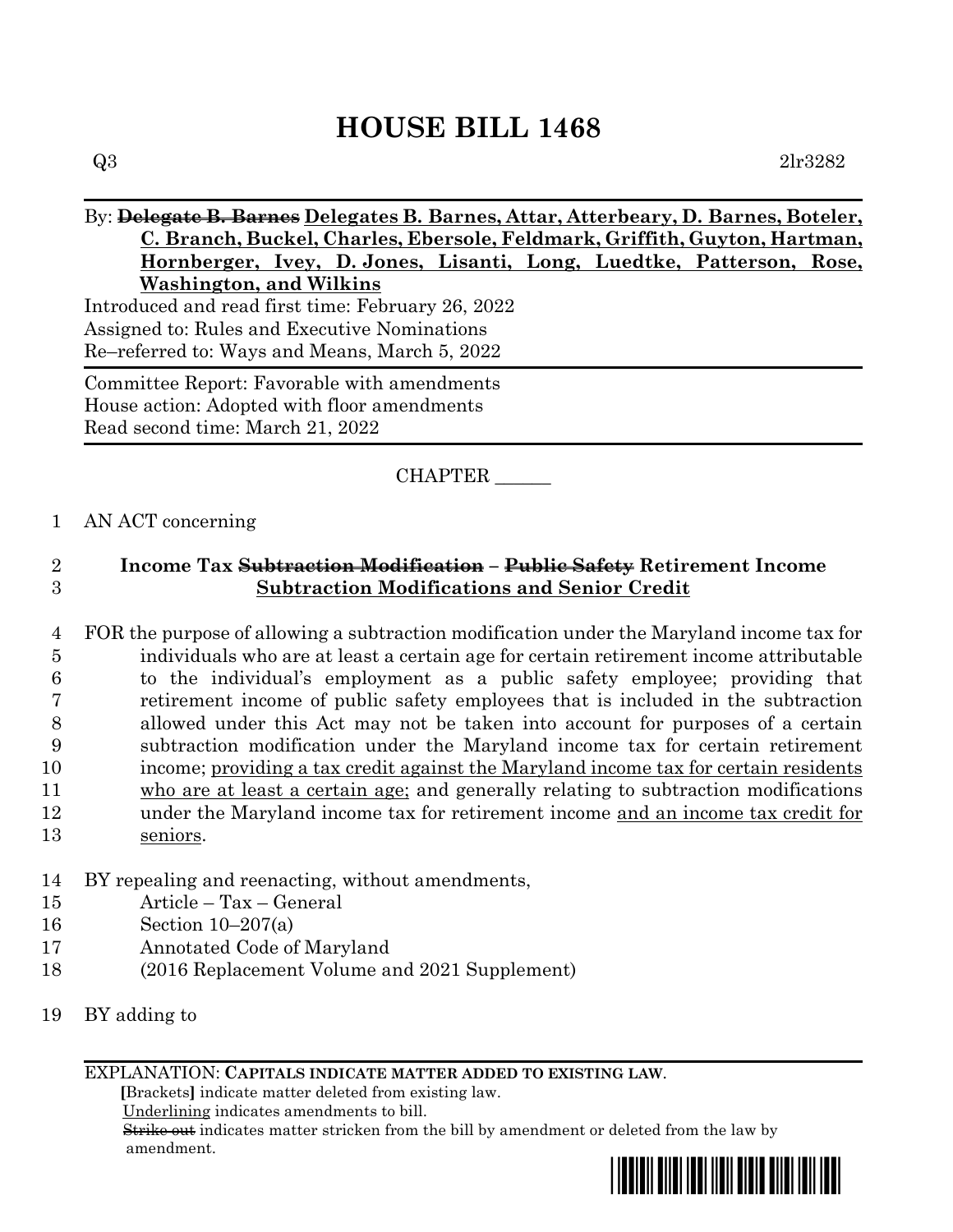# **HOUSE BILL 1468**

| $\mathbf{1}$    | Article – Tax – General                                                                                     |
|-----------------|-------------------------------------------------------------------------------------------------------------|
| $\overline{2}$  | Section 10–207(mm) and $10-754$                                                                             |
| 3               | Annotated Code of Maryland                                                                                  |
| 4               | (2016 Replacement Volume and 2021 Supplement)                                                               |
| $\overline{5}$  | BY repealing and reenacting, with amendments,                                                               |
| $6\phantom{.}6$ | Article - Tax - General                                                                                     |
| 7               | Section 10-209                                                                                              |
| 8               | Annotated Code of Maryland                                                                                  |
| 9               | (2016 Replacement Volume and 2021 Supplement)                                                               |
| 10<br>11        | SECTION 1. BE IT ENACTED BY THE GENERAL ASSEMBLY OF MARYLAND,<br>That the Laws of Maryland read as follows: |
| 12              | Article - Tax - General                                                                                     |
| 13              | $10 - 207$ .                                                                                                |
|                 |                                                                                                             |
| 14              | To the extent included in federal adjusted gross income, the amounts under<br>(a)                           |
| 15              | this section are subtracted from the federal adjusted gross income of a resident to determine               |
| 16              | Maryland adjusted gross income.                                                                             |
| 17              | $(MM)$ (1)<br>(I)<br>IN THIS SUBSECTION THE FOLLOWING WORDS HAVE THE                                        |
| 18              | MEANINGS INDICATED.                                                                                         |
| 19              | "CORRECTIONAL OFFICER" MEANS AN INDIVIDUAL WHO:<br>(II)                                                     |
| 20              | 1.<br><b>WAS EMPLOYED IN:</b>                                                                               |
| 21              | A STATE CORRECTIONAL FACILITY, AS DEFINED IN §<br>A.                                                        |
| 22              | 1-101 OF THE CORRECTIONAL SERVICES ARTICLE;                                                                 |
| 23              | A LOCAL CORRECTIONAL FACILITY, AS DEFINED IN §<br><b>B.</b>                                                 |
| 24              | 1-101 OF THE CORRECTIONAL SERVICES ARTICLE;                                                                 |
|                 |                                                                                                             |
| 25              | $\bf C.$<br>A JUVENILE FACILITY INCLUDED IN $\S$ 9-226 OF THE                                               |
| 26              | <b>HUMAN SERVICES ARTICLE; OR</b>                                                                           |
| 27              | A FACILITY OF THE UNITED STATES THAT IS<br>D.                                                               |
| 28              | EQUIVALENT TO A STATE OR LOCAL CORRECTIONAL FACILITY OR A JUVENILE                                          |
| 29              | FACILITY INCLUDED IN § 9-226 OF THE HUMAN SERVICES ARTICLE; AND                                             |
| 30              | 2.<br>IS ELIGIBLE TO RECEIVE RETIREMENT INCOME                                                              |
| 31              | ATTRIBUTABLE TO THE INDIVIDUAL'S EMPLOYMENT UNDER ITEM 1 OF THIS                                            |
| 32              | SUBPARAGRAPH.                                                                                               |
|                 |                                                                                                             |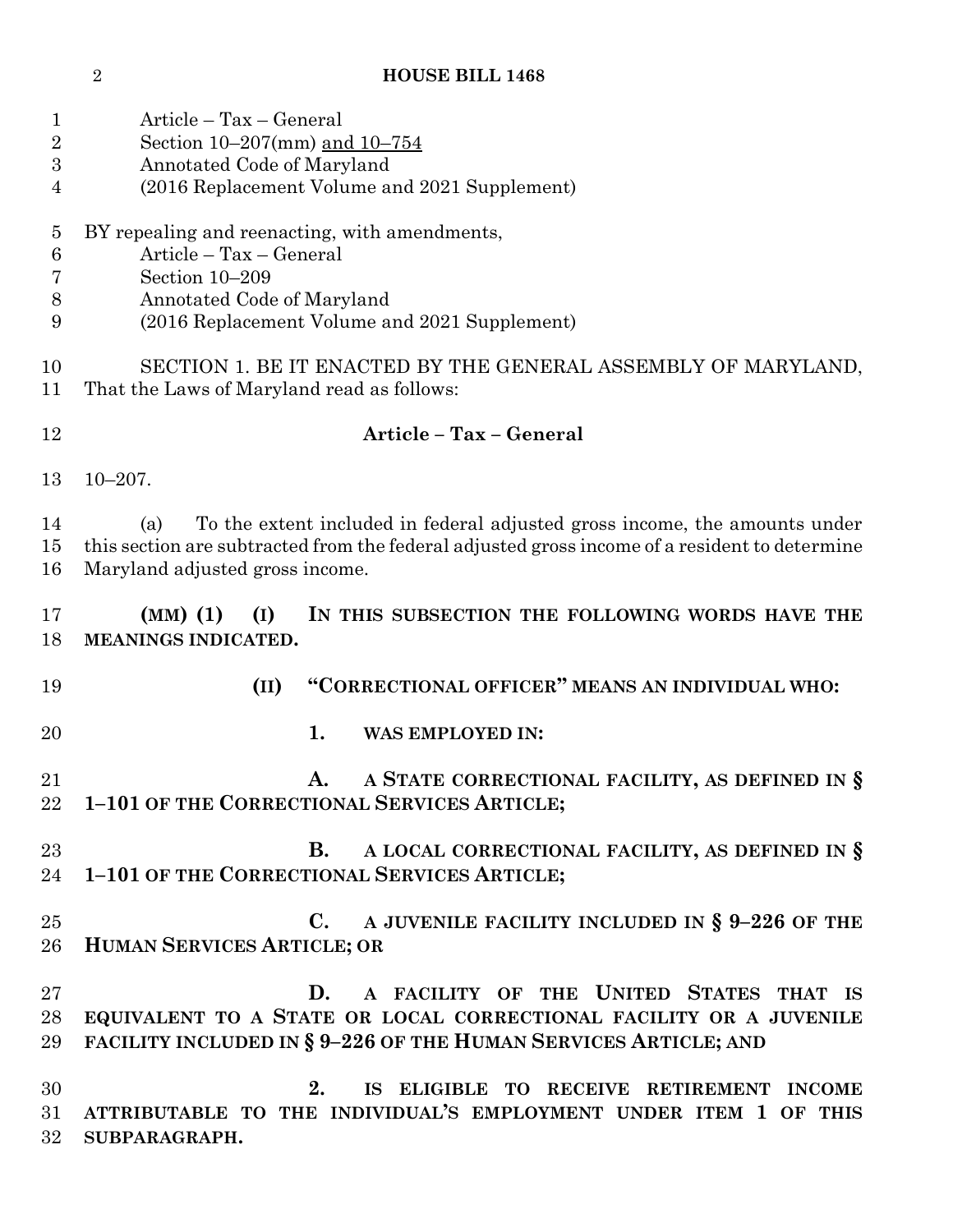#### **HOUSE BILL 1468** 3

 **(III) "EMERGENCY SERVICES PERSONNEL" MEANS EMERGENCY MEDICAL TECHNICIANS OR PARAMEDICS.**

 **(IV) "EMPLOYEE RETIREMENT SYSTEM" HAS THE MEANING STATED UNDER § 10–209(A) OF THIS SUBTITLE.**

 **(V) "PUBLIC SAFETY EMPLOYEE" MEANS AN INDIVIDUAL WHO IS A RETIRED CORRECTIONAL OFFICER, LAW ENFORCEMENT OFFICER, OR FIRE, RESCUE, OR EMERGENCY SERVICES PERSONNEL OF THE UNITED STATES, THE STATE, OR A POLITICAL SUBDIVISION OF THE STATE.**

 **(2) THE SUBTRACTION UNDER SUBSECTION (A) OF THIS SECTION INCLUDES THE FIRST \$15,000 OF INCOME FROM AN EMPLOYEE RETIREMENT SYSTEM THAT IS ATTRIBUTABLE TO SERVICE AS A PUBLIC SAFETY EMPLOYEE, IF THE INCOME IS RECEIVED BY AN INDIVIDUAL WHO IS AT LEAST 55 YEARS OLD ON THE LAST DAY OF THE TAXABLE YEAR.**

- 10–209.
- (a) **[**(1)**]** In this section **[**the following words have the meanings indicated.
- (2) "Correctional officer" means an individual who:
- (i) was employed in:
- 18 1. a State correctional facility, as defined in § 1–101 of the Correctional Services Article;
- 2. a local correctional facility, as defined in § 1–101 of the Correctional Services Article;
- 3. a juvenile facility included in § 9–226 of the Human Services Article; or
- 24 24 24 a facility of the United States that is equivalent to a State or local correctional facility or a juvenile facility included in § 9–226 of the Human Services Article; and
- (ii) is eligible to receive retirement income attributable to the individual's employment under item (i) of this paragraph.

 (3) "Emergency services personnel" means emergency medical technicians or paramedics.

(4) (i) "Employee**]:**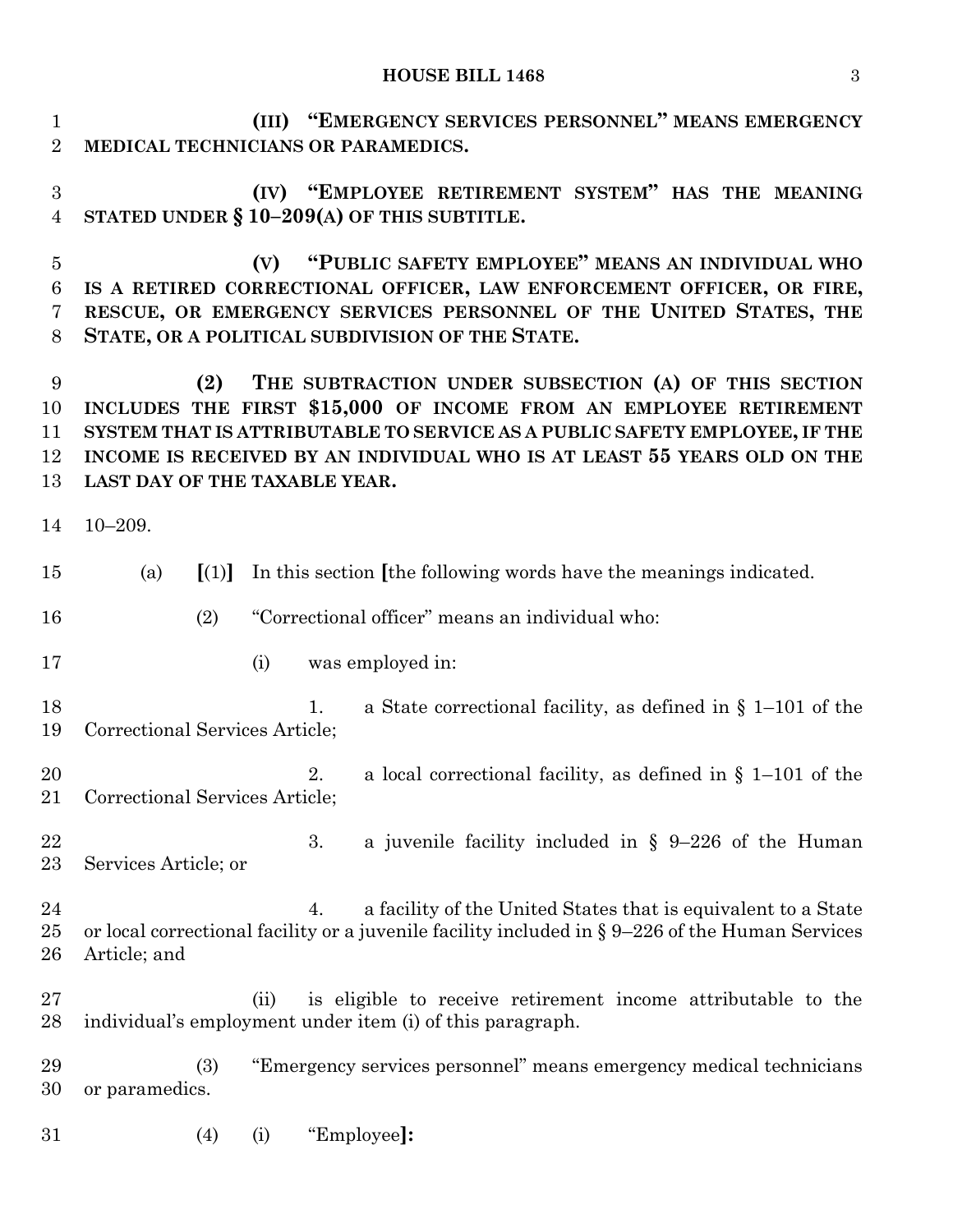|                                        | <b>HOUSE BILL 1468</b><br>$\sqrt{4}$                                                                                                                                                                                                                                                                                                                                                                                                                                                                                                                                                                                |
|----------------------------------------|---------------------------------------------------------------------------------------------------------------------------------------------------------------------------------------------------------------------------------------------------------------------------------------------------------------------------------------------------------------------------------------------------------------------------------------------------------------------------------------------------------------------------------------------------------------------------------------------------------------------|
| $\mathbf{1}$                           | (1)<br>"EMPLOYEE retirement system" means a plan:                                                                                                                                                                                                                                                                                                                                                                                                                                                                                                                                                                   |
| $\overline{2}$<br>$\boldsymbol{3}$     | $[1.]$ (I)<br>established and maintained by an employer for the<br>benefit of its employees; and                                                                                                                                                                                                                                                                                                                                                                                                                                                                                                                    |
| $\overline{4}$<br>$\bf{5}$             | $[2.]$ (II)<br>qualified under $\S$ 401(a), $\S$ 403, or $\S$ 457(b) of the<br>Internal Revenue Code <sup>[.]</sup> ; AND                                                                                                                                                                                                                                                                                                                                                                                                                                                                                           |
| 6<br>7                                 | $(iii)$ $(2)$<br>["Employee] "EMPLOYEE retirement system" does not<br>include:                                                                                                                                                                                                                                                                                                                                                                                                                                                                                                                                      |
| 8<br>9                                 | $[1.]$ (I)<br>an individual retirement account or annuity under<br>§ 408 of the Internal Revenue Code;                                                                                                                                                                                                                                                                                                                                                                                                                                                                                                              |
| 10<br>11                               | $[2.]$ (II)<br>a Roth individual retirement account under § 408A<br>of the Internal Revenue Code;                                                                                                                                                                                                                                                                                                                                                                                                                                                                                                                   |
| 12                                     | $[3.]$ (III)<br>a rollover individual retirement account;                                                                                                                                                                                                                                                                                                                                                                                                                                                                                                                                                           |
| 13<br>14                               | $[4.]$ (IV)<br>a simplified employee pension under Internal<br>Revenue Code § $408(k)$ ; or                                                                                                                                                                                                                                                                                                                                                                                                                                                                                                                         |
| 15<br>16                               | $[5.]$ (V)<br>an ineligible deferred compensation plan under §<br>457(f) of the Internal Revenue Code.                                                                                                                                                                                                                                                                                                                                                                                                                                                                                                              |
| 17<br>18<br>19<br>20<br>21<br>22<br>23 | Subject to [subsections] SUBSECTION (d) [and (e)] of this section, to<br>(b)<br>determine Maryland adjusted gross income, if, on the last day of the taxable year, a resident<br>is at least 65 years old or is totally disabled or the resident's spouse is totally disabled, [or<br>the resident is at least 55 years old and is a retired correctional officer, law enforcement<br>officer, or fire, rescue, or emergency services personnel of the United States, the State, or a<br>political subdivision of the State,] an amount is subtracted from federal adjusted gross<br>income equal to the lesser of: |
| 24<br>25                               | the cumulative or total annuity, pension, or endowment income from an<br>(1)<br>employee retirement system included in federal adjusted gross income; or                                                                                                                                                                                                                                                                                                                                                                                                                                                            |
| 26<br>$27\,$<br>28                     | the maximum annual benefit under the Social Security Act computed<br>(2)<br>under subsection (c) of this section, less any payment received as old age, survivors, or<br>disability benefits under the Social Security Act, the Railroad Retirement Act, or both.                                                                                                                                                                                                                                                                                                                                                   |
| 29                                     | For purposes of subsection $(b)(2)$ of this section, the Comptroller:<br>$\left( \text{c}\right)$                                                                                                                                                                                                                                                                                                                                                                                                                                                                                                                   |
| 30<br>$31\,$                           | shall determine the maximum annual benefit under the Social Security<br>(1)<br>Act allowed for an individual who retired at age 65 for the prior calendar year; and                                                                                                                                                                                                                                                                                                                                                                                                                                                 |
| 32                                     | (2)<br>may allow the subtraction to the nearest \$100.                                                                                                                                                                                                                                                                                                                                                                                                                                                                                                                                                              |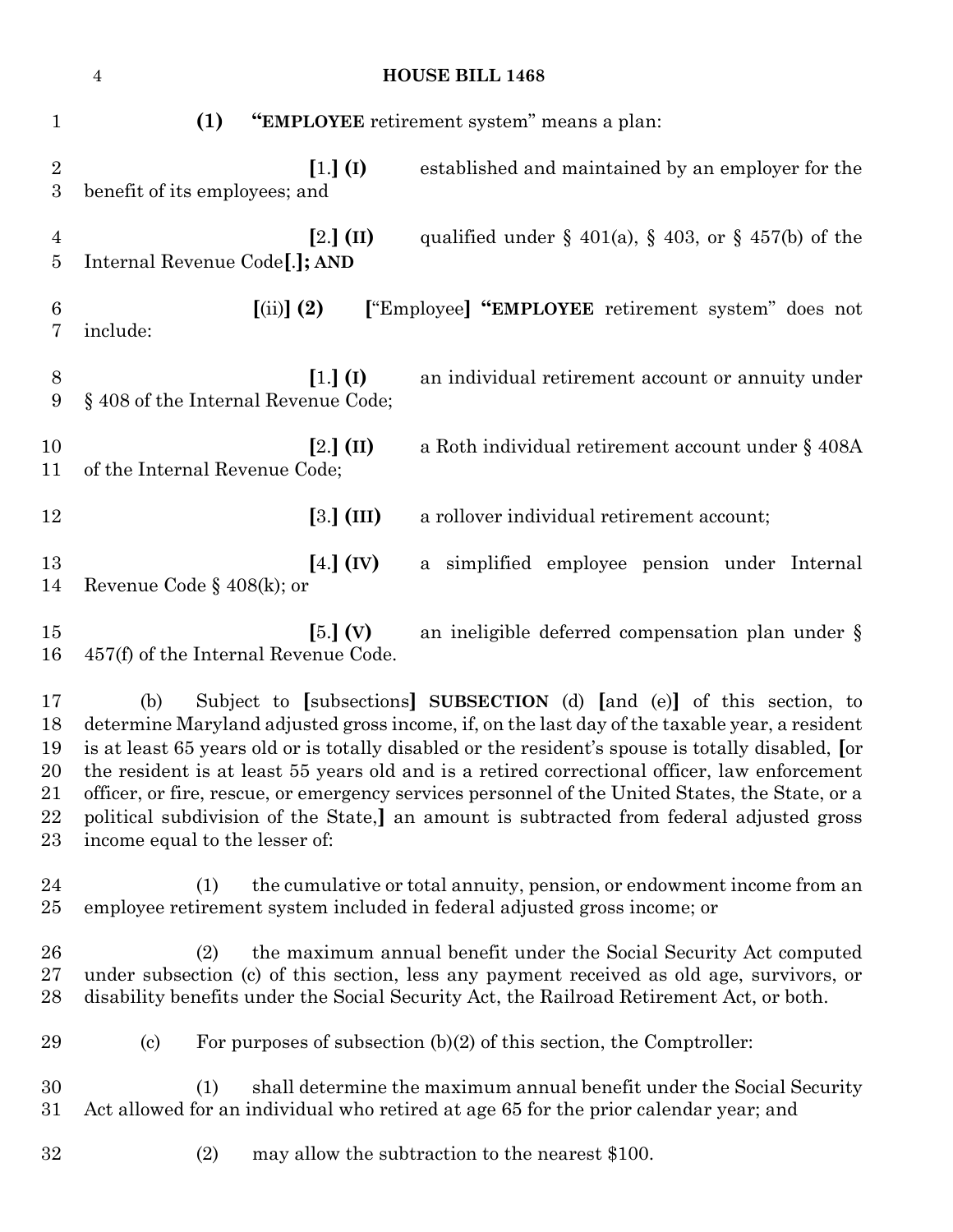(d) **(1)** Military retirement income that is included in the subtraction under § 10–207(q) of this subtitle may not be taken into account for purposes of the subtraction under this section.

 **(2) PUBLIC SAFETY EMPLOYEE RETIREMENT INCOME THAT IS INCLUDED IN THE SUBTRACTION UNDER § 10–207(MM) OF THIS SUBTITLE MAY NOT BE TAKEN INTO ACCOUNT FOR PURPOSES OF THE SUBTRACTION UNDER THIS SECTION.**

 **[**(e) In the case of a retired correctional officer, law enforcement officer, or fire, rescue, or emergency services personnel of the United States, the State, or a political subdivision of the State, the amount included under subsection (b)(1) of this section is limited to the first \$15,000 of retirement income that is attributable to the resident's employment as a correctional officer, a law enforcement officer, or fire, rescue, or emergency services personnel of the United States, the State, or a political subdivision of the State unless:

- (1) the resident is at least 65 years old or is totally disabled; or
- (2) the resident's spouse is totally disabled.**]**
- **10–754.**

### **(A) IN THIS SECTION, "ELIGIBLE TAXPAYER" MEANS A RESIDENT WHO, ON THE LAST DAY OF THE TAXABLE YEAR, IS AT LEAST 65 YEARS OLD.**

# **(B) EXCEPT AS PROVIDED IN SUBSECTION (C) OF THIS SECTION AND SUBJECT TO SUBSECTION (D) OF THIS SECTION, AN ELIGIBLE TAXPAYER MAY CLAIM A CREDIT AGAINST THE STATE INCOME TAX IN AN AMOUNT EQUAL TO:**

### **(1) \$1,000 FOR AN ELIGIBLE TAXPAYER, OTHER THAN AN INDIVIDUAL DESCRIBED UNDER ITEM (2) OF THIS SUBSECTION, WHOSE FEDERAL ADJUSTED GROSS INCOME DOES NOT EXCEED \$100,000; OR**

### **(2) FOR SPOUSES FILING A JOINT RETURN OR FOR A SURVIVING SPOUSE OR HEAD OF HOUSEHOLD AS DEFINED IN § 2 OF THE INTERNAL REVENUE CODE WHOSE FEDERAL ADJUSTED GROSS INCOME DOES NOT EXCEED \$150,000:**

- **(I) EXCEPT AS PROVIDED IN ITEM (II) OF THIS ITEM, \$1,750; OR (II) IF ONLY ONE OF THE INDIVIDUALS FILING THE JOINT**
- **RETURN IS AN ELIGIBLE TAXPAYER, \$1,000.**

### **HOUSE BILL 1468** 5